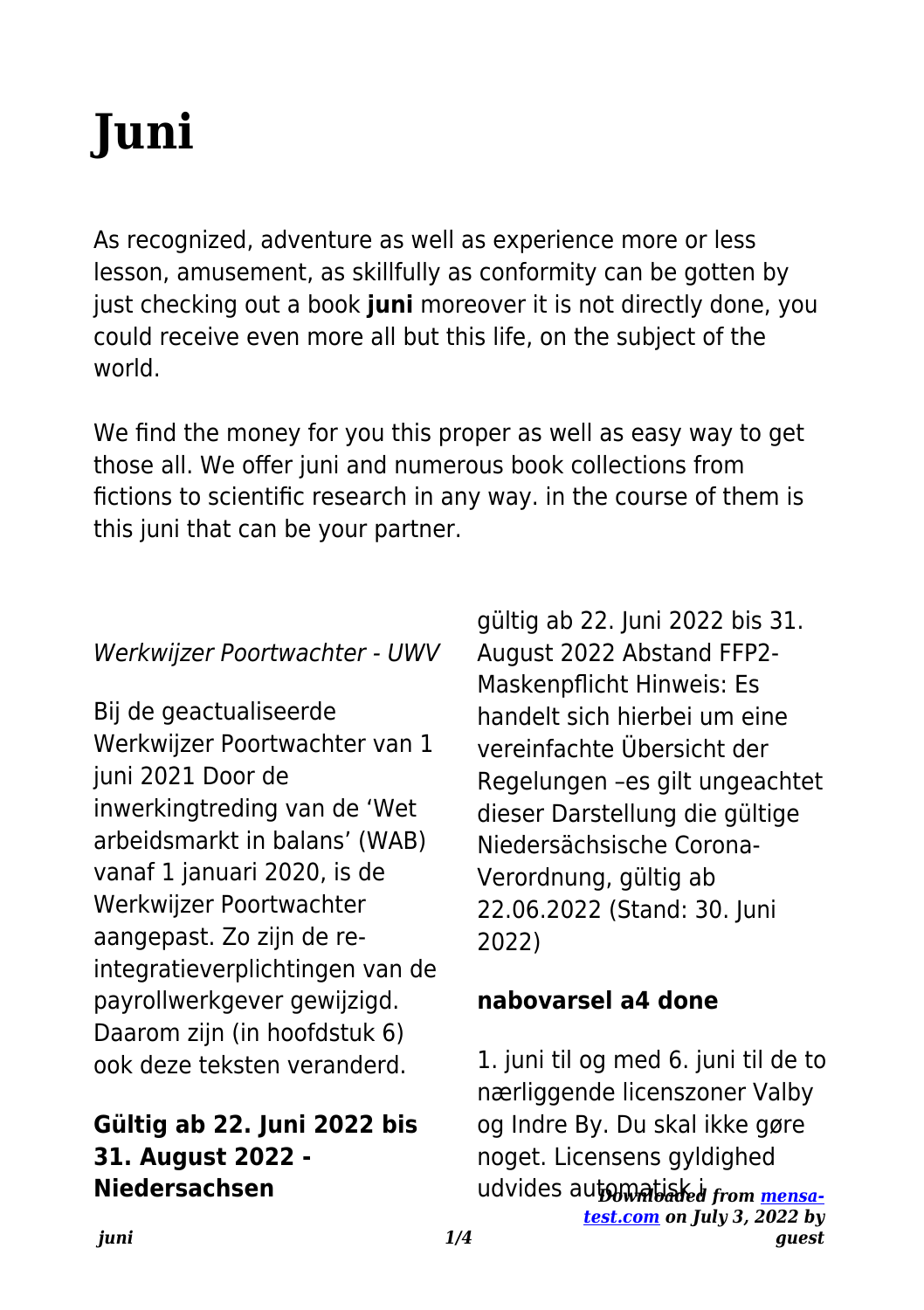ovenstående periode. Du kan se licenszonens afgrænsning i kortet på kk.dk/licenszoner. Hvis du har spørgsmål til, hvor din licens er gyldig, kan du henvende dig til parkering@kk.dk.

### **Kreisschreiben Nr. 6 admin.ch**

Bern, 6. Juni 1997 . An die kantonalen Verwaltungen für die direkte Bundessteuer . Kreisschreiben Nr. 6 Verdecktes Eigenkapital (Art. 65 und 75 DBG) bei Kapitalgesellschaften und Genossen-schaften 1. Einleitung Zwischen den Beteiligten einer Gesellschaft und der Gesellschaft selber können sowohl ver-

## GUIDE FOR CONSTRUCTING SELF-EFFICACY SCALES

Guide for Constructing Self-Efficacy Scales 309. nant of intention, but the two constructs are conceptually and empiri-cally separable. Perceived self-efficacy should also be distinguished from other con-

# **Verordnung 832.102 über die Krankenversicherung admin.ch**

Krankenversicherung. V 3 832.102 a.18 aktive und pensionierte Bundesbedienstete, die nach Artikel 1a Absatz 1 Buchstabe b Ziffern 1–7 und Artikel 2 des Bundesgesetzes vom 19. Juni 199219 über die Militärversicherung (MVG) der Militärversicherung unter- stellt sind; b. Personen, die sich ausschliesslich zur ärztlichen Behandlung oder zur Kur in

## RICHTLIJN (EU) 2019/ 944 VAN HET EUROPEES …

van 5 juni 2019 betreffende gemeenschappelijke regels voor de inter ne markt voor elektr iciteit en tot wijziging van Richtlijn 2012/27/EU (herschikking) (Voor de EER relevante teks t) HET EUROPEES PARLEMENT EN DE RAAD VAN DE EUROPESE UNIE, Gezien het Verdrag betreffende de werking van de Europese Unie, en met name ar tikel 194, lid 2, ...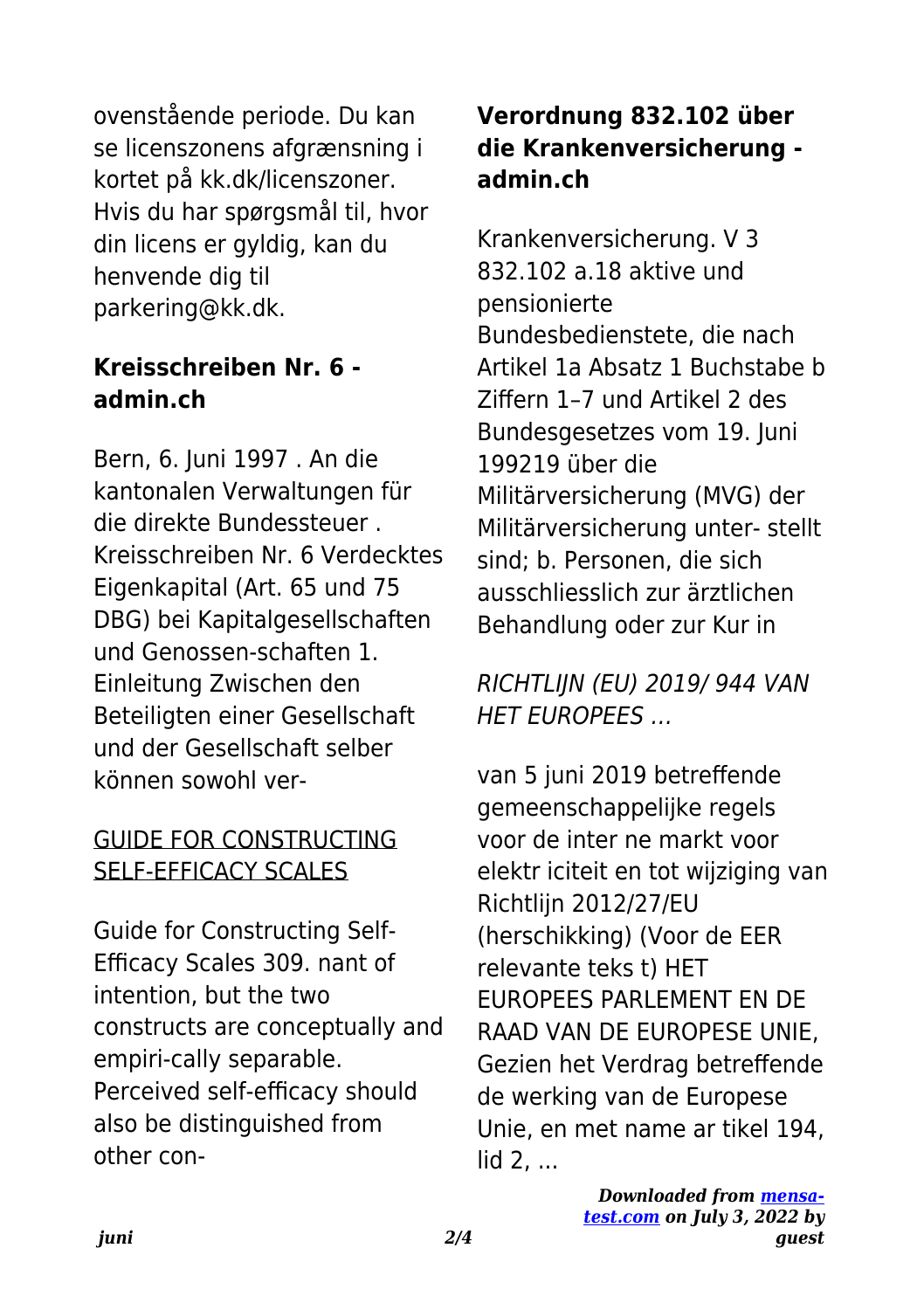# **Beamforming and TM's in LTE - Rohde & Schwarz**

MIMO and Beamforming Technologies Beamforming basics 1MA186\_2e Rohde & Schwarz LTE Beamforming 4 Simply stated, the receiver receives the signal y that results when the input signal vector x is multiplied by the transmission matrix H.  $v = H^*$ x Transmission matrix H contains the channel impulse responses h nm, which reference

## ARTICLE 29 DATA PROTECTION WORKING PARTY

-2- THE WORKING PARTY ON THE PROTECTION OF INDIVIDUALS WITH REGARD TO THE PROCESSING OF PERSONAL DATA set up by Directive 95/46/EC of the European Parliament and of the Council of 24 October 19951, having regard to Articles 29 and 30 paragraphs 1 (a) and 3 of that Directive, and Article

8. Ad-hoc-Stellungnahme 21. Juni 2021 Kinder und

Juni 2021 Kinder und Jugendliche in der Coronavirus-Pandemie: psychosoziale und edukative Herausforderungen und Chancen Zusammenfassung Die Coronavirus-Pandemie greift tief in das Leben von uns allen ein. Kinder und Jugendliche sind

Cryptocurrencies: A Guide to Getting Started Global Future …

Apr 28, 2021 · 2.1 2.2 2.3 There are, however, a handful of privacy coins that enable private blockchain transactions. Block explorer A block explorer – a website that tracks all the

## **VERORDNUNG (EU) Nr. 651•/•2014 DER KOMMISSION - vom …**

die Gruppe<del>nfreistallunญ ลน<u>fensa-</u></del> *[test.com](https://mensa-test.com) on July 3, 2022 by* Juni 2014 außer Kraft. Am 22. Juli 2013 wurde die Verordnung (EG) Nr. 994/98 durch die Verordnung (EU) Nr. 733/2013 des Rates vom Vertrags zur Gründung der Europäischen Gemeinschaft auf bestimmte Gruppen horizontaler Beihilfen (4) geän dert, um die Kommission zu ermächtigen,

*guest*